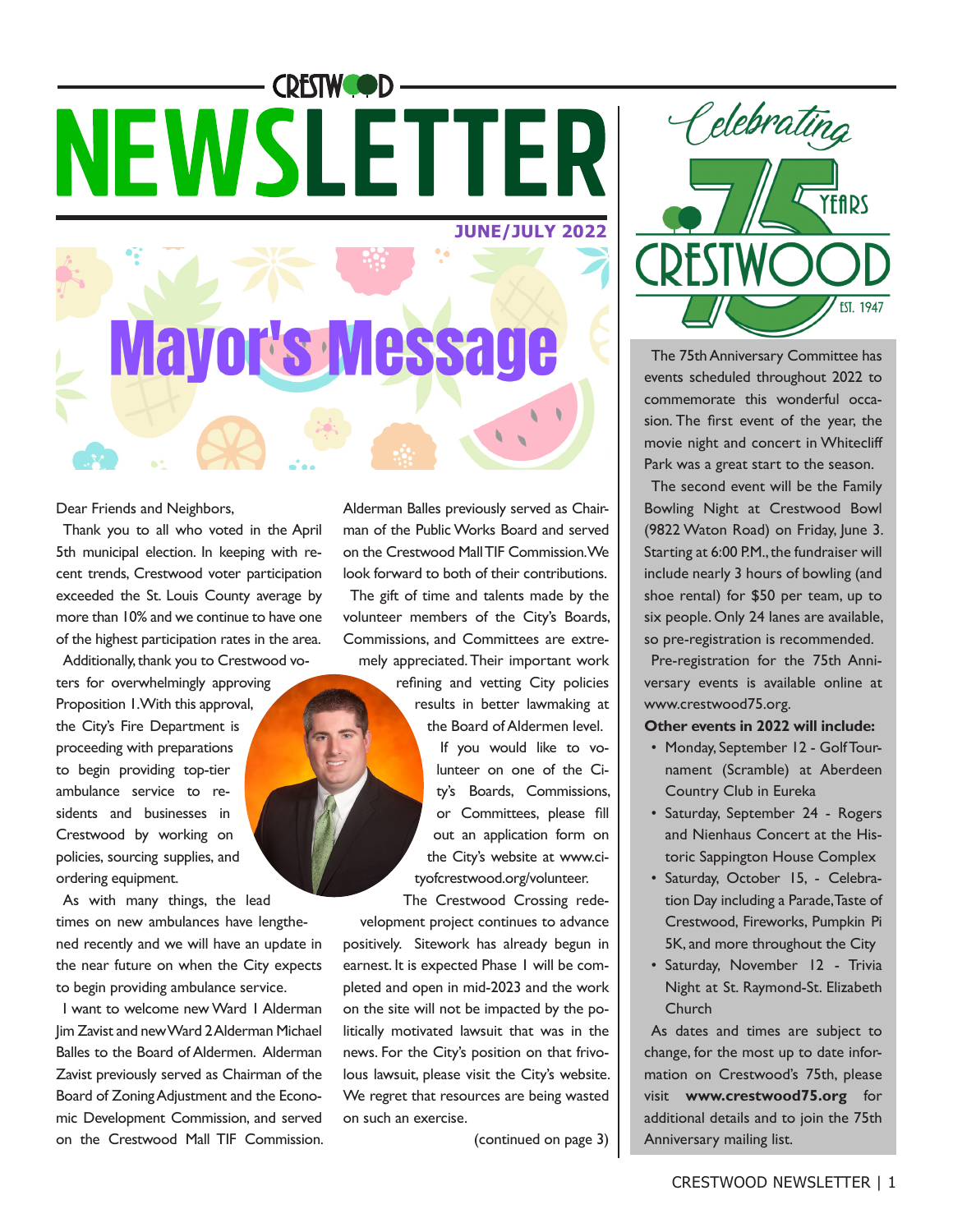### **NEWS BLURBS PARKS HIRING FOR SUMMER**

The Crestwood Parks and Recreation

Department is still hiring for part-time positions this summer, including for the Aquatics Center front desk and concession stand staff, day camp counselors, Community Center clerks, and various recreation positions.

#### **AQUATICS CENTER PRICING**

The Parks & Recreation Department updated the Aquatics Center membership fees for the 2022 season. For more information, please visit the City website at www.cityofcrestwood.org/parks or contact the Community Center at 314-729-4860.

#### **SUMMER PAVILION RENTALS**

Pavilion rentals at Whitecliff Park are \$45 for residents, \$70 for non-residents and can include a birthday party add-on for the Aqautic Center. For more information, please contact the Parks and Recreation Department.

#### **PD's TIP411 SMARTPHONE APP**

The Police Department's smartphone app, **Crestwood MO PD**, is used to help residents connect with the department, to view community-based alerts, and to submit anonymous tips from their phone. The app - Crestwood MO PD - is available for download for free via the Google Play or Apple App stores or from links provided on the City's website, www.cityofcrestwood.org.

#### **CODE ENFORCEMENT CORNER**

As a friendly reminder, please spend some time this summer power washing/ removing mold and mildew from the various portions of your property that can harbor it. This process helps minimize potential health risks and potential damage to your home and preserves your property values.

If you would like to report a concern, all requests must be submitted using the online form on the main page of the City website or emailed to codeenforcement@cityofcrestwood.org.

### **PARKS MASTER PLAN NEARING FINISH LINE**

As discussed in the last issue of the newsletter, the City of Crestwood is more than halfway into the process of creating their first comprehensive Parks and Recreation Master Plan in the City's history.

This all-encompassing Parks Master Plan project is a community-based plan to identify improvements to all Crestwood parks, the Aquatics Center, the Community Center, and all the corresponding recreation and

special event programming for at least the next decade.

Community input has been an essential portion of this planning process. Over the past few months, the project's main consulting firm Vireo – who specializes in Parks planning services – has received feedback from hundreds of residents, park users, staff members, public officials, and other stakeholders at various meetings and open houses.

The project's consultants are also in the process of trying to complete a statistically-valid survey, which has already been sent to hundreds of homes in the Crestwood community. This will be a key piece of the puzzle in trying to deliver on the



resident-driven approach to making these long-lasting decisions.

When the survey results are tabulated, that information will be combined with countless hours of various research into current and future trends, different work group findings, a thorough comparative market analysis, and much more to create an initial draft presentation.

That initial presentation will be communicated to and worked through with the master plan steering committee, various City staff, the Parks Board, and others before ultimately heading to the Board of Aldermen for full approval. The project is on pace to be completed, as scheduled, by the end of 2022.

### **PUBLIC SAFETY CORNER: SUMMER SAFE**

With the summer months among us, the Crestwood Department of Fire Services want to share their top five pieces of advice to staty safe this summer.

1. Pool safety for children is the top summer concern. Maintain constant supervision, swim with a buddy, and if a child is missing, always check the water first - seconds count.

2. If you own a pool, proper fence safety is paramount for you. Make sure your fence is always secure and in good working order, never prop open a fence gate and remove all objects by the fence that a child could potential climb to get into the pool area.

3. Fireworks burn up to 1200°F, which is nearly 6x hotter than the temperature in which water boils. There are more than 9,000 injuries and 18,000 fires that occur each year. If you want to see fireworks, go to a public show put on by experts.

4. Protect your skin by limiting direct sunlight between 10:00 A.M. and 4:00 P.M. and always wearing sunscreen with a protection factor of at least 15.

5. Drink plenty of water regularly, even if you're not thirsty. Dehydration hits fast.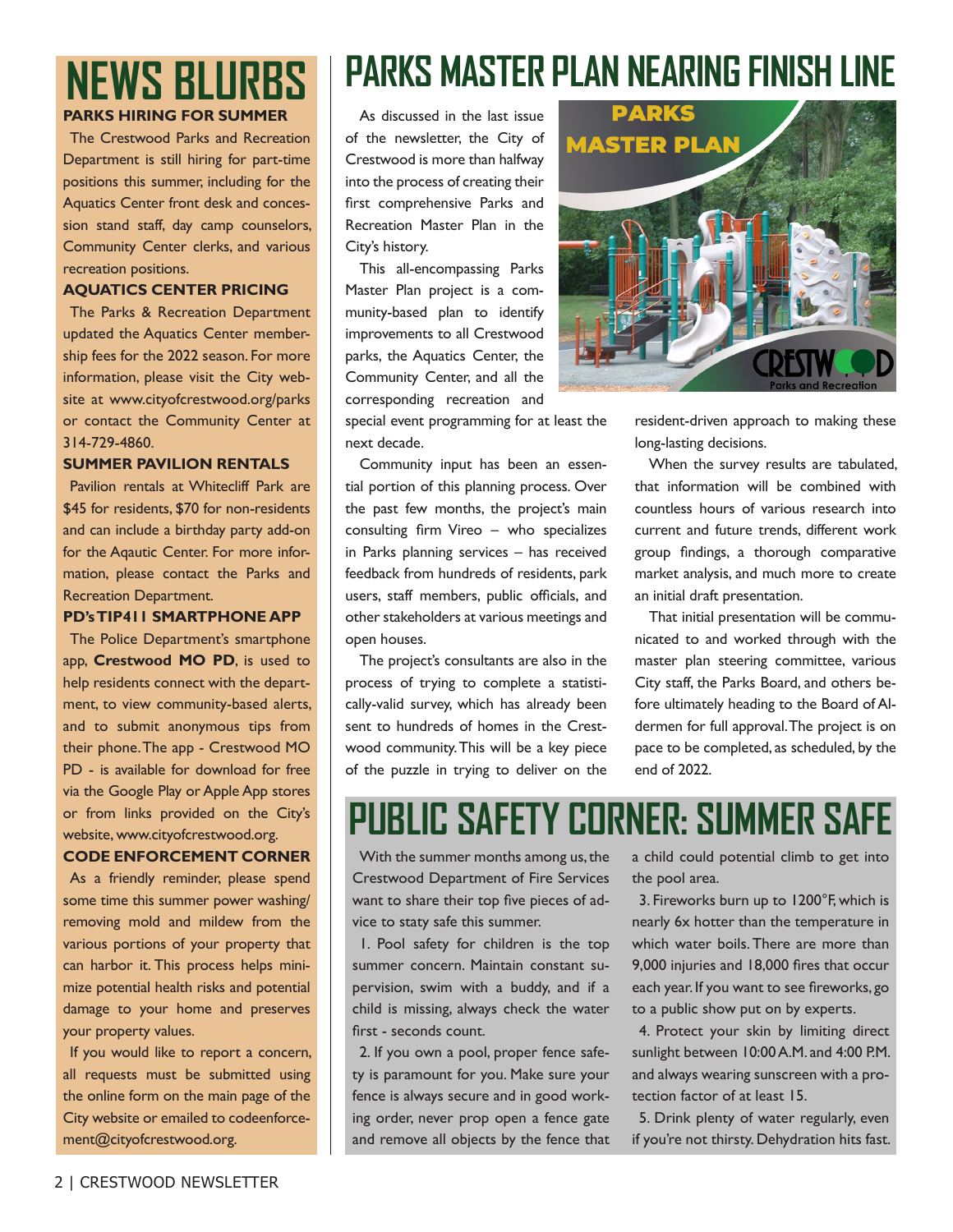### **EVENTS AND PROGRAMS**

#### *OUTDOOR CONCERT WITH ROCK OPERA*

*Sat June 11, 5:00 P.M.-8:00 P.M. \$20 for adults; Free for kids 12-under Historic Sappington House*

Rock Opera's five performers replicate the greatest rock hits with intricate vocal harmonies and an array of instrumentation from the sixties, seventies, and beyond (rockopera.net). Bring your lawn chairs. Food and drink available for purchase from the Barn. Parking is available at Crestwood Elementary and the Reco Avenue overflow lot. For more information, please call 314-822-8171.

#### *SWIM LESSONS MULTIPLE SESSIONS \$55/residents & \$66/non-residents Whitecliff Aquatics Center Ages 6-months & over (all skill levels)*

Check out our summer swim programs with lessons based on age and skill level. Deadline to register is one week prior to the start date. All classes are 30 minutes in length and will consist of 8 classes. Private swim lessons are also available for youth and adults.

For more information about swim lessons, please contact the Community Center at 314-729-4860.

#### REGISTER ONLINE: WWW.CITYOFCRESTWOOD.ORG/REGISTRATION



Hours for the 2022 Aquatics Center pool season from May 27 - August 22 are as follows:

- Mon-Thurs 11:30 A.M. 7:00 P.M.
- Fri & Sat  $11:00$  A.M. 8:00 P.M.
- Sun 11:00 A.M. 7:00 P.M.

\*Dates and hours of operation may change during the season for reasons including but not limited to, summer holidays, swim and dive meets, and inclement weather. Stay up to date on those changes by the following the Parks Department on Facebook.

For more information on the pool, please visit the City's website or please contact the Community Center by phone or in-person in Whitecliff Park.

### **MAYOR'S MESSAGE**

(continued from page 1) With summer just around the corner, I encourage Crestwood families to enjoy all of the programs and activities that Crestwood has to offer. The RecConnect Brochure can be found on the City's website at www.cityofcrestwood.org/parks, where programs can also be registered for online. Crestwood residents rightfully enjoy the lowest rates for our parks programs and memberships, including to the Crestwood Aquatic Center.

In addition to our regular parks programming, there will be special events all year to commemorate Crestwood's 75th Anniversary culminating with a Celebration day on October 15th with a 5k, parade down Watson Road, a Taste of Crestwood, and a fireworks display. For more information, please visit www.crestwood75.org.

In conjunction with the 75th Anniversary celebration and as a proud Tree City USA, the City will be planting 75 trees this year throughout City parks and along City streets. If you would like a tree to

#### **SUMMER EVENT SCHEDULE**

**Summer Concert - The Coyote Band** *Sat, June 11, 8:00 P.M. (Whitecliff Park)*

**Crestwood Day at Busch Stadium**  *Sun, June 12, 1:15 P.M. (Busch Stadium)*

**Annual Lazy River Duck Race** *Mon, July 4, 2:00 P.M. (Aquatics Center)*

**Movie in the Park - Enchanted** *Fri, July 29, 8:30 P.M. (Rayburn Park)*

#### **Pinochle Club**

*Every Mon, 11:00 A.M. (Community Center)*

\*The above is just a snapshot of the events put on throughout the summer by the Crestwood Parks and Recreation Department. For more information on these and other events, visit the City's website at www.cityofcrestwood.org.

be planted on your property in the City's right of way, please fill out the form on the City website or request a form by emailing jfaust@cityofcrestwood.org.

The Board of Aldermen has recently approved several construction ordinances that will bring about lasting improvements to our City. Multiple streets will be repaved this summer, the Whitecliff basketball and tennis courts will be reconstructed, and a grant-funded pavilion will be erected adjacent to the new Whitecliff Quarry Boardwalk, among other projects.

At Crestwood City Hall, the remaining portions of the police department that were not worked on during the flood reconstruction are being renovated, and the original 1970s single-pane windows throughout City Hall are being replaced, which we expect to bring about significant utility savings.

Have a great summer and please shop and dine Crestwood first to keep your tax dollars working for you in your community!

Grant Mabie Mayor